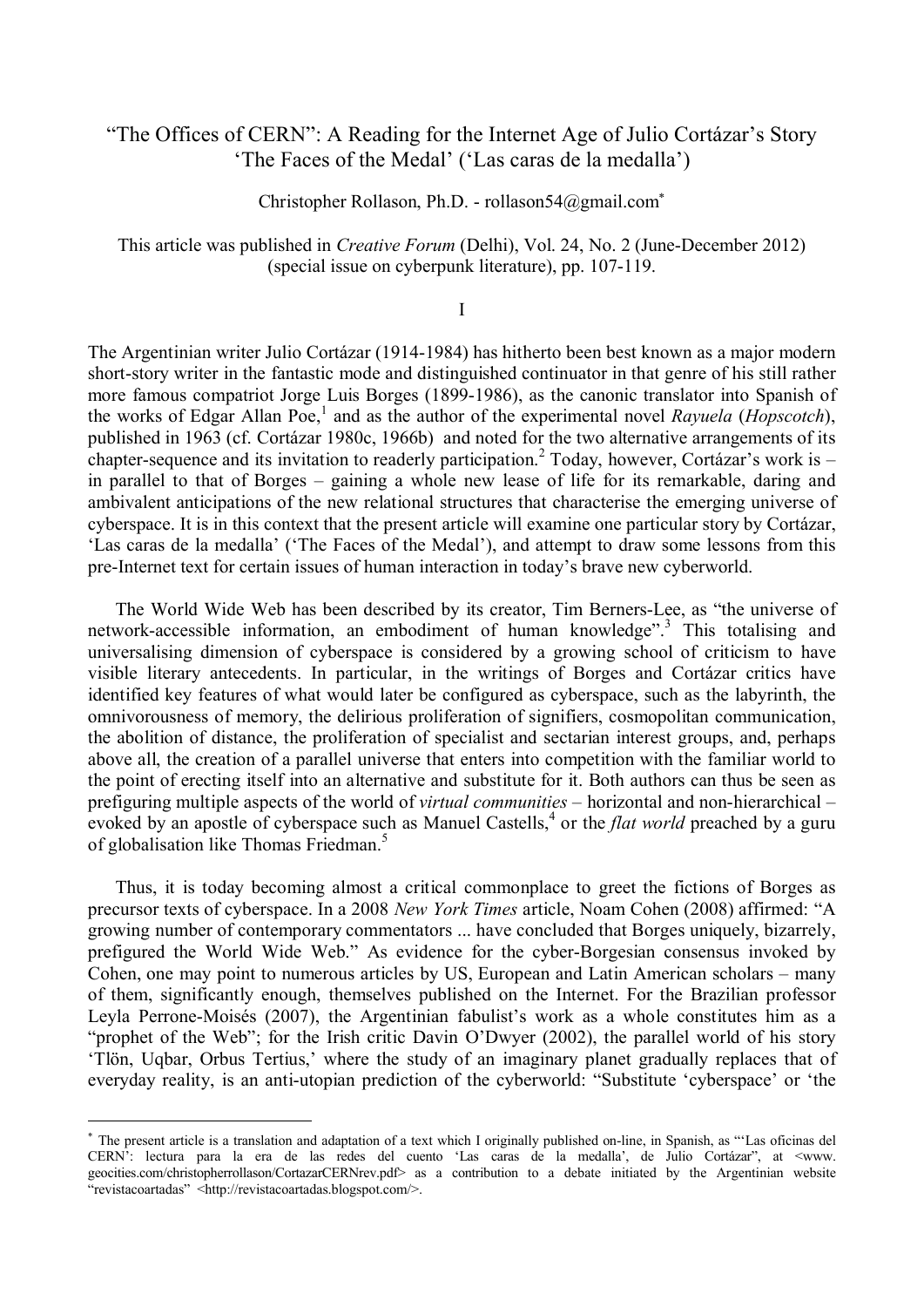# **2 CHRISTOPHER ROLLASON**

Net' for 'Tlön', and you have a dystopian McLuhanesque vision of the perils of our networked society, warning against the increasingly blurred boundaries between the 'real' and the 'virtual'." The Spanish-born journalist Ignacio Ramonet (1999), editor of the prestigious *Le Monde Diplomatique*, sees in Borges' story 'La Biblioteca de Babel' ('The Library of Babel'), with its gigantic library full of largely useless books, an image of the hyperproliferation of textual material, much of it worthless, in the anarchy of cyberspace;  $\delta$  in parallel, Umberto Eco (1999)<sup>7</sup> argues that the indiscriminately omnivorous memory of the protagonist of Borges' story 'Funes el Memorioso' ('Funes the Memorious') is a prefiguration of the disconcertingly amorphous collective memory embodied in the World Wide Web. This whole impressive Borgesian prolepsis may be summed up in the affirmation made by the American critic Douglas Wolk (1999), in an article published in 1999 in the emblematic on-line zine *Salon*, to the effect that the Borges tale as such, with its infinite involutions, is an embryo of the world of hypertext and links, while the Web itself is "Borges' greatest and most invisible labyrinth".

It is probably less widely known that a similar critical consensus is in process of crystallising around the notion of Julio Cortázar as an imaginative precursor of cyberspace. The Uruguayan writer Omar Prego stated as early as 1985 that in Cortázar literature becomes "*una especie de*  substitución de la realidad<sup>?</sup> ("a form of substitution of reality"), <sup>8</sup> and in 1999 Froilán Fernández, a Venezuelan journalist, bracketed the two fantasists together as precursors of hypertext: "*Borges y Cortázar sobresalen en la escena latinoamericana como innovadores de la literatura no lineal; lo que se adelanta a la implementación electrónica del hipertexto . . . Cortázar ofrece varias secuencias posibles de lectura en Rayuela*" ("Borges and Cortázar stand out on the Latin American scene as pioneers of non-linear literature, thus anticipating the electronic implementation of hypertext ... Cortázar offers various possible sequences of reading in *Rayuela*"). This position is reaffirmed by the Chilean academic Álvaro Cuadra, who, in 2005, described that same novel (or "post-novel") as a "texto paradigmático en cuanto prefigura las posibilidades hipertextuales" ("paradigmatic text prefiguring the possibilities of hypertext"), where discontinuity, fragmentation and interactive reading prevail, while also signalling its prophetic incarnation of the metaphors of *bitácora* (logbook; in today's Spanish, blog) and *telaraña* ([spider's] web). 9

Beyond any doubt, various of Cortázar's stories offer visible parallels with, or even predictions of, aspects of cyberspace. In 'Manuscrito hallado en un bolsillo' ('Manuscript Found in a Pocket')<sup>10</sup>, a text constructed around the Paris metro, human relations are subordinated to the arbitrary patterns dreamed up by a protagonist who aspires to "win" the women he glimpses as potential partners on the underground trains. The theme of 'Casa tomada' ('House Taken Over')<sup>11</sup> is the gradual but inevitable invasion of the day-to-day world by another, overwhelming and allpowerful reality, to the point where the story's apartment no longer belongs to "us" but to "them." The terrifying story 'Queremos tanto a Glenda' ('We Love Glenda So Much')<sup>12</sup> introduces a secret society of admirers of Glenda Garson, a fictitious English actress not without similarities to the real Glenda Jackson – an association of imaginary people united by a shared fascination which will today inevitably suggest a Usenet group, though the dénouement is so disturbing as to throw a large question mark over the very notion of virtual communities.<sup>13</sup> Another disorienting short narrative, 'El otro cielo' ('The Other Heaven')<sup>14</sup> anticipates the Internet's abolition of the barriers of space, alternating between a Paris symbolised by the nineteenth-century Galérie Vivienne and a Buenos Aires embodied in the strangely similar Pasaje Güemes.<sup>15</sup>

In multiple and labyrinthine fashion, then, the universe of Cortázar's short stories, like that of Borges' before them, articulates and anticipates the creative contradictions of today's cyberuniverse, as evoked by the Spanish writer and media protagonist José Luís Cebrián. For Cebrián (2000: 84), writing in 1998, on the one hand cyberspace generates "*una especie de diálogo*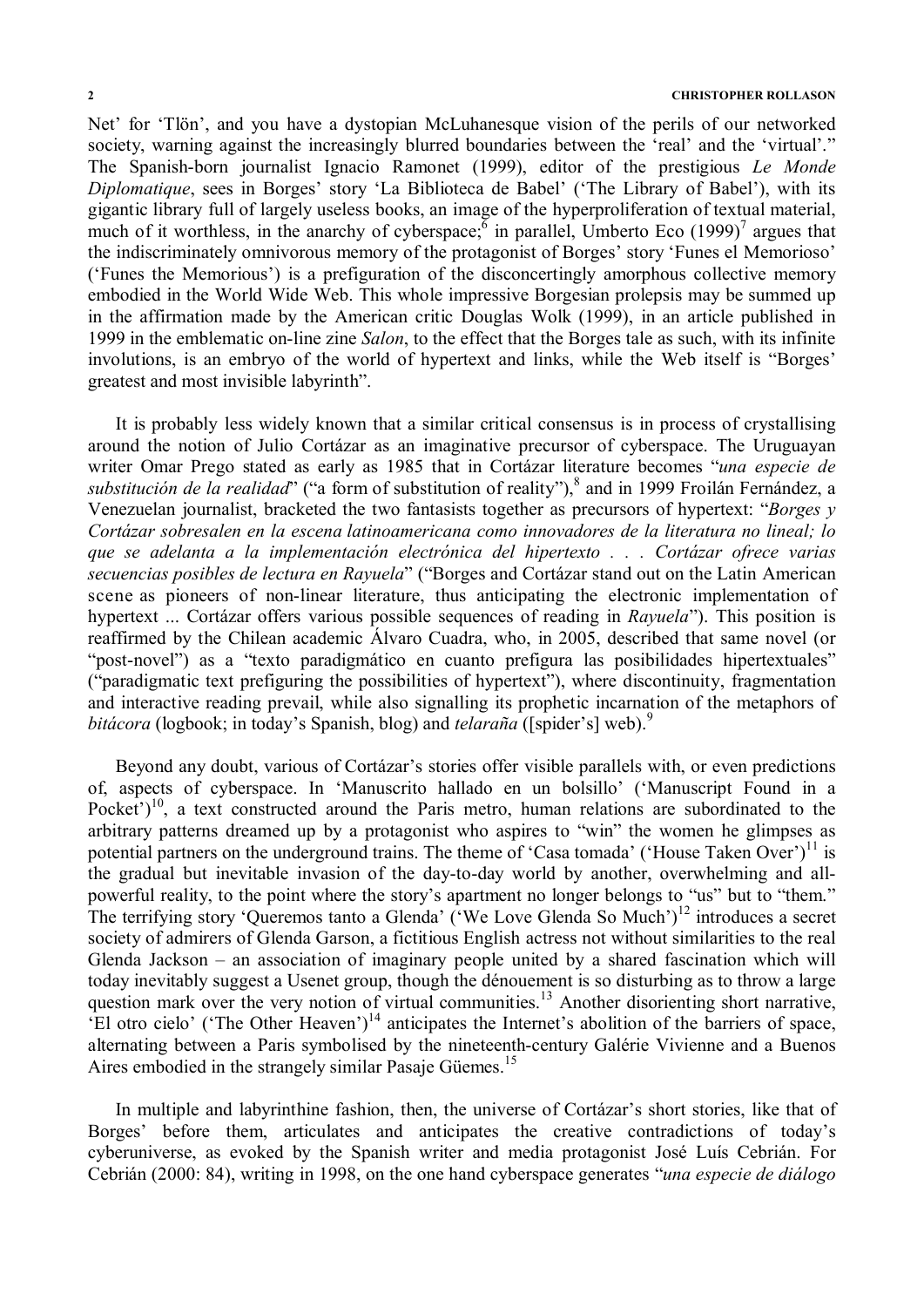#### **THE FACES OF THE MEDAL 3**

*universal y multiforme*" ("a species of polymorphous universal dialogue"), yet on the other, "*esta posibilidad de tener a millones de gentes hablando entre si, en círculos cuya composición racial, nacional, social o cultural puede ofrecer infinitas variantes, ... permite imaginar que el sistema de ordenación jerárquica de valores ... puede ser sustituido, en gran parte, por el caos*" ("this possibility of having millions of people talking to each other, in circles whose racial, national, social or cultural composition may offer infinite variations .. makes it possible to imagine that the system of hierarchical organisation values . . . may be replaced, to a great extent, by *chaos*" (p. 91). It is within such an evolving dialectic (dialogue or chaos, communication or non-communication) that we may situate the story by Cortázar whose textual detail we shall now examine.

# II

In the light of all the above, today's readership may find it a notable circumstance that there should exist a story by Cortázar, first published in 1977 (cf. Cortázar 1977), whose narrative commences with the words "*Las oficinas del CERN*" ("The offices of CERN") and, indeed, evokes a location having so special a place in cybernetic history as the *laboratories of CERN*, the celebrated European Council for Nuclear Research (*Conseil Européen pour la Recherche Nucléaire*) in Geneva where, later on and in the real world, Tim Berners-Lee was to develop the World Wide Web (in Spanish, the *Telaraña mundial* or global spider's web). The story in question is 'Las caras de la medalla' ('The Faces of the Medal'),  $^{16}$  and today, its location in CERN is likely to leap off the page to astonish the bewildered reader of the network age. If we follow Borges in supposing that retroactive reading can transform a work of literature, it will become all but obligatory to re-read this story, no longer according to the parameters of the time when it was conceived, no longer seeing CERN as exclusively an institute for particle physics and nuclear research, but, rather, as the birthplace of the Web, and, therefore, as a highly charged space with connotations of planetary and relational transformation. Indeed, Cortázar's text contains the word *telaraña* / *web* itself, when it speaks of how "*la obligación de coexistir tantas horas por semana fabrica telarañas de amistad o enemistad*" ("the obligation of coexistence for so many hours a week weaves spiderswebs of friendship or enmity" – Cortázar 1977: 169, 1998c: 267).

The story narrates the falling in and out of love of Javier and Mireille, two researchers who meet while working at CERN. The narrative oscillates disconcertingly between the third person and the first person plural. The plot raises such issues as human relations, culture both "high" and "low", the world of work, and cosmopolitanism – a whole gamut of concerns, all of which are connected in one or another way to that future reality which would later take shape as the Internet. We, readers of the twenty-first century, know that Berners-Lee's invention has transformed, precisely, interpersonal relations, cultural practices, the forms of work, and international communication, creating a flattened world of horizontal communities. It remains to be determined whether in this narrative by Cortázar the premonition veers towards the hopeful or the threatening – whether the world of relationships which it sketches adumbrates ours of today and, if so, what we can learn for our actual universe from the re-reading of an artefact of the recent past – a re-reading effectively imposed on us by that reverberating acronym, CERN.

We may begin with the cosmopolitan dimension, insofar as it marks Cortázar's characters. As may be expected considering that the real-world CERN has been an international institution since its inception, Javier and Mireille are of different nationalities and backgrounds. Mireille is, as far as we know, a Francophone Swiss woman, single and quite likely inveterately so; she has a permanent job at the laboratories, and resides in what she likes to call her "cabaña" ("cabin") on the outskirts of Geneva. Javier, whose name indicates he is either Latin American or Spanish (he does not speak of his origins) is at CERN on a temporary contract; he is based in London, where he lives with his (presumably British or Irish) wife Eileen. The story begins with the gradually developing intimacy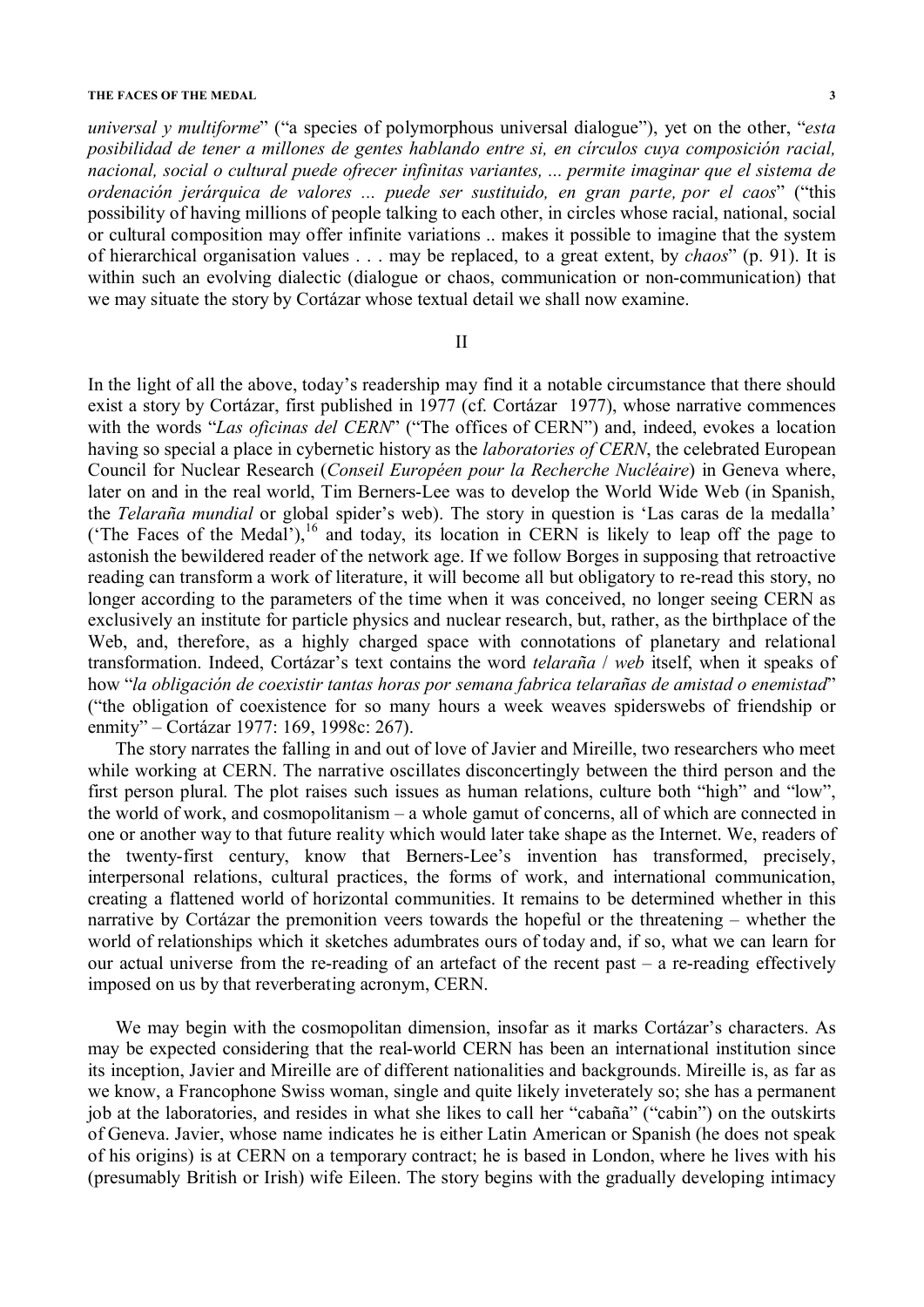# **4 CHRISTOPHER ROLLASON**

of Javier and Mireille, participants in a project whose nature is not specified. The work environment and the cultural ambiance that frame the two are both resolutely international, tinged with a cosmopolitanism which is a recurrent feature in Cortázar's work (as notably in the Parisian sequences of *Rayuela*) and which also recalls the deracinated protagonists of *Los pasos perdidos* (*The Lost Steps*) by another Latin American master, Cuba's Alejo Carpentier (see Carpentier 1953, 1968). Curiously, the international references extend to two countries from Eastern Europe, a region which might have been considered off the intellectual and cultural map – Romania and a country that no longer exists, now splintered into seven pieces, namely Yugoslavia (more accessible at the time than Romania, but still seen as *communist* and, therefore, *alien*). One of their colleagues at CERN is a "*mecanógrafo poeta y yugoslavo*" ("a male stenographer, poet and Yugoslavian": Cortázar 1977: 168, 1998c: 267), and later Javier suggests to Mireille (in vain) that they holiday together on "*la costa dálmata*" ("The Dalmatian coast"), in what is now Croatia (p. 180/ 276); Javier and Eileen have had adventures together in Romania (p. 169/267), and in Geneva he and Mireille dine together in a "*restaurante rumano*" ("Romanian restaurant" – p. 178/274). The text thus includes a strange premonition of the rapprochement between Europe's then estranged East and West that would come to pass later, coinciding with the dawn of the Internet age.

Culture, an aspect which is of major importance above all for Mireille, both unites and separates the protagonists. In this story as in others by Cortázar (notably 'Las ménades' / 'The Maenades', a tale that disorientingly transposes the excesses of Beatlemania to the world of classical music) – and, as in *Rayuela* with its deranged classical pianist and its multiple jazz, blues and tango references, the cultural revolves more often than not around music, not without tensions since the musical arena inevitably opposes the classical and the popular, music considered demanding and music seen, rightly or wrongly, as more facile. At the beginning, we learn of "*la leve música del transistor japonés*" ("the soft music from the Japanese transistor") which Javier listens to while he works (Cortázar 1977: 168, 1998c: 267). At a lunch at Mireille's house, a colleague brings "*un disco de los Beatles*" ("a Beatles record" – p. 171/269), which does not appear to please her. Javier (like Cortázar himself) appreciates jazz, but not Mireille (p. 172/270); later on in London, Javier tries to distract himself from Mireille with a certain Maria Elena who is a Rolling Stones fan (p. 177/274). Against these pleasures which she would see as trivial, is opposed "*la severa discoteca de Mireille*" ("Mireille's stern collection": p. 171/269). Nonetheless, she persuades Javier to accept and share her passion for classical music, and thus the text burgeons with references to composers and performers in that genre: Mireille is a great admirer of Brahms (p. 170/168); she and Javier agree "*en Schubert pero no en Bartok*" ("on Schubert but not on Bartok" – p. 172/270); they both appreciate the "*el violoncelo de Rostropovich*" ("Rostropovich's cello": p. 173/271) and together attend a concert by the violinist Isaac Stern (p. 177/274). Nonetheless, avant-garde classical music is perceived more as a disturbing element: "*Del resto no hablamos, quedaban por explorar . . . Pierre Boulez, John Cage (pero Mireille no Cage, eso era seguro aunque no hubieran hablado de él, y probablemente Boulez músico no, aunque director sí, esos matices importantes)*" ("We didn't talk about the rest, left to explore were . . . Pierre Boulez, John Cage (but Mireille Cage certainly not, even if they hadn't mentioned him, and probably Boulez the musician no, although the conductor yes, those important nuances"  $-$  p. 172/270). It seems that culture and art, rather than inducing harmony, can confound and disorient those who consume them.

Another factor which should in theory have brought the two ill-starred lovers together is the world of work itself, for, as the first sentence of the tale proclaims, it is in "*las oficinas del CERN*" ("the offices of CERN") that they meet, and it is work that brings Javier to the Swiss city: "*Era la cuarta vez en tres años que iba a trabajar como temporero a Ginebra*" ("It was the fourth time in three years that he'd gone to work as a temporary in Geneva" – Cortázar 1977: 168, 1998c: 267), having presumably been seconded by his (unspecified) bosses in London. Nonetheless, his professional dedication proves not to be of the strongest: we do not learn what exactly he is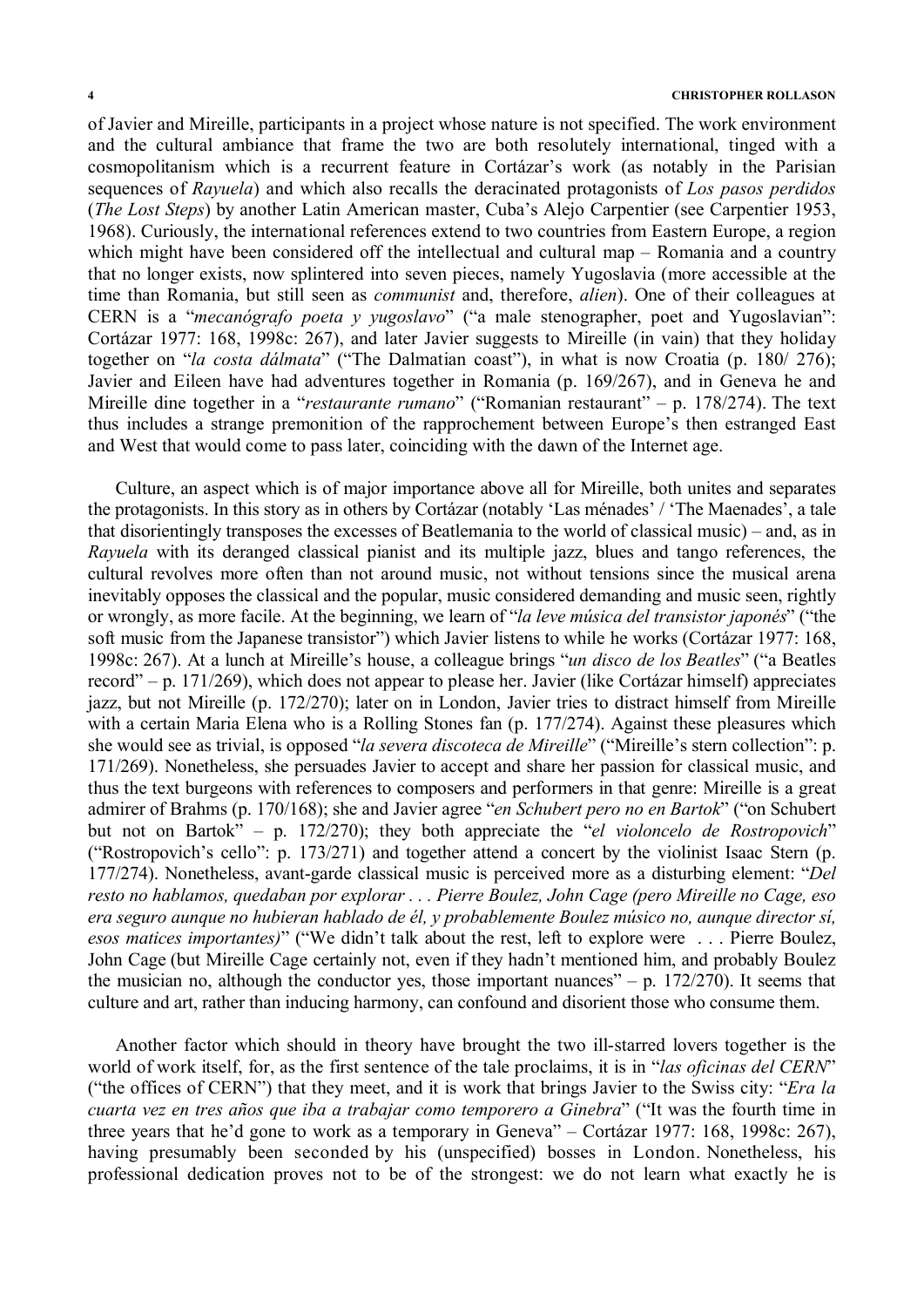#### **THE FACES OF THE MEDAL 5**

researching, and when "*el CERN ardía en una conferencia de alto nivel, Javier tuvo que trabajar de veras y Mireille pareció tenerle lástima cuando él se lo dijo lúgubremente*" ("CERN was aglow with a high-level conference, Javier really had to work and Mireille seemed to feel sorry for him when he mournfully told her" – p. 172/269). Later and despite his desire to be with Mireille, we find him "*rechazando los contratos que le proponían en Ginebra*" ("turning down the contracts they offered him in Geneva" – p. 177/273). Meanwhile, we are kept equally in the dark as to the exact nature of Mireille's professional responsibilities, although she appears to be more serious and to have a fixed post. What is striking that the whole story should have begun in a working environment that is in itself known for its intensity and its devotion to knowledge, even before the time of Berners-Lee.

All in all, Javier and Mireille seem to be more suited to separation and fruitlessness than to a satisfying and creative union. Thus we may interpret the story's title: the lovers are the *two sides of the medal*, condemned to live eternal separation however much they aspire to be together. The metaphor recurs across the text: "*como una medalla es al mismo tiempo su anverso y su reverso*" ("in the same way that a medal is obverse and reverse at the same time": p. 170/268); "*Mireille de su lado de la medalla ya no esperaría nada*" ("Mireille from her side of the medal probably no longer expected anything" – p. 181/276); "*la medalla está ahí entre nosotros*" ("the medal was there between us" – p.  $181/276$ ). The intermingling of nationalities, the tentacles of culture, the links created by interdisciplinary teamwork: all has come to nothing.

Yet the great desire of these two unfortunate individuals, across the narrative, is exactly the opposite: to be united in love and to create a world where the medal has only one side. Convinced that they love each other, they several times attempt a physical coming-together, which eludes them and whose failure is already foreseen in a fast-forward flash a little after the beginning: "*Mireille llora a veces mientras escucha un determinado quinteto de Brahms, sola al atardecer en su salón de vigas oscuras y muebles rústicos (…). Javier no sabe llorar, sus lágrimas eligen condensarse en pesadillas (…) de las que se despoja bebiendo coñac y escribiendo textos*" ("Mireille weeps sometimes as she listens to a certain Brahms quintet, alone at dusk in her living room of dark beams and rustic furniture (..,). Javier doesn't know how to weep, his tears choose to condense into nightmares (…) which are gotten rid of by drinking cognac and writing texts" – Cortázar 1977: 170, 1998c: 268). The protagonists seek physical union on two occasions, the first at Mireille's home, the second in Javier's hotel room, but there is no prince-and-princess happy ending to this story. However intimate their relational bond, on the physical plane consummation eludes them. Finally, there is the no doubt inevitable decision not to see each other again, and the text concludes with the ironic repetition, almost word for word, of the sensations of non-plenitude that it had already predicted for both: "*En algún atardecer Mireille habrá llorado mientras escuchaba un determinado quinteto de Brahms, pero Javier no sabe llorar ...*" ("One day at dusk Mireille wept while she listened to a certain Brahms quintet, but Javier doesn't know how to cry  $\ldots$ " – p. 181/277; the repetitions are closer in the Spanish text).

On finishing the story, today's reader may feel tempted to place a highly negative interpretation on the link, anachronistic but inevitable, which this text of Cortázar's constructs *for us* between the work of CERN and interpersonal relationships – between deep-level scientific research and the human non-communication which appears to accompany it. If we extrapolate the story of Javier and Mireille to the *networked reality* of someone turning Cortázar's pages today, we may wish to conclude that neither knowledge, nor art, nor cultural *métissage* – all phenomena now in process of being transformed by the Internet –are capable of prevailing against the ineluctable and fundamental solitude of the human being.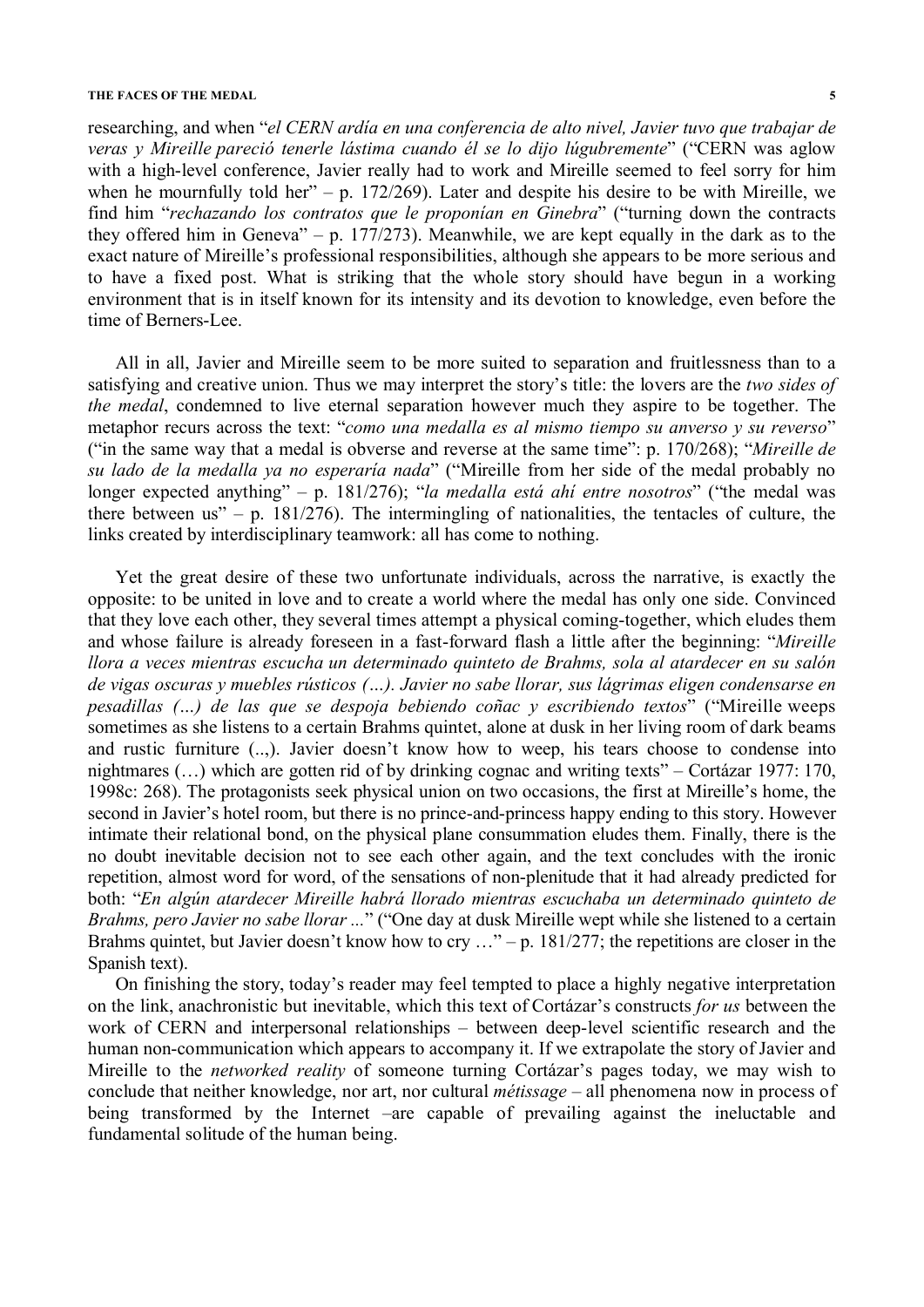Yet, nonetheless, the text of this story permits, in its conclusion, a different reading, less drastic and more hopeful. As the reader knew in advance, there is no physical consummation, and Javier has to overcome the trauma by other means: "*sólo tiene pesadillas de las que se despoja escribiendo textos que tratan de ser como las pesadillas, allí donde nadie tiene su verdadero nombre pero acaso su verdad, allí donde no hay medallas de canto con anverso y reverso ni peldaños consagrados que hay que subir, pero, claro, son solamente textos*" ("he only has nightmares from which he frees himself by writing texts that try to be like nightmares, there where no one has his true name but perhaps his truth, there where there is no medal standing on edge with obverse and reverse, where there are no consecrated steps to climb; but, of course, they're only texts": p. 181/277). Thus, Cortázar's *text* terminates, in self-referential, indeed mexatextual fashion, with that same word (in the plural), *"textos / texts"*. At the same time, there is a therapeutic dimension in the act of writing to which Javier gives himself over: his texts are *like* nightmares, but it is not said that they *are* nightmares – they have a cathartic element which ends up distancing them from the nightmares they imitate. It might perhaps have been more useful and fecund for Javier and Mireille had they tried from the beginning to structure their relationship less around traditional physical consummation than on a less palpably material and, indeed, more *textual* foundation. This is a crucial characteristic of the networked universe, from which the twenty-first-century reader emerges to read this story written three decades ago, and to which that reader will then return. The human relations that weave themselves across newsgroups, mailing lists, instant messaging conversations or social and professional networking sites no longer absolutely need physical contact. Those who meet through the networks, whatever their age, nationality or gender, may never even once meet face-to-face in what is conventionally called the material world. Someone living in Lima can perfectly well forge the most fruitful personal and professional relationship with someone else in Delhi, without feeling the slightest need to board a plane to India. The physical nongratification under whose sign Cortázar's tale evolves traces out, paradoxically, a path for other forms of gratification, less tangible in nature but, it may be, in the end more durable and satisfying. The romance situated by the perceptive Argentinian in the CERN of 1977 can now be read as a prefiguration of those *other* stories which are emanating and will emanate, in the twenty-first century, from the new world conceived in that other CERN, no longer that of Julio Cortázar but that of Tim Berners-Lee and his spiritual progeny – that progeny which is ourselves, I the author of these pages whose first version I launched, in Spanish, into cyberspace, and you, the person who will read these and similar writings, these "*textos [que], claro, son solamente textos*" ("texts [which], of course, [are] only texts"), yet texts which are also part of that great evolving text which is the Internet.

### **NOTES**

- 1. Cortázar translated all of Poe's tales into Spanish, as well as a considerable part of the rest of the US author's work. Borges, himself strongly influenced by Poe, "discovered" Cortázar and was instrumental in securing publication, in 1946, of Cortázar's first short story to see the light of day, 'Casa tomada' ('House Taken Over'), launching the younger writer as "the short story rival to himself" (Wilson 2006: 123). For an overview of the three-way relationship between Poe, Borges and Cortázar, see Bonells (1988); for a more detailed textual comparison between Poe and Cortázar, see Rodríguez Guerrero-Strachan (1996).
- 2. For a useful account in English (published in India) of *Rayuela* and its experimental status, see Riberi  $(2001)$
- 3. Berners-Lee, in *Weaving The Web* (1999, Orion Business Books, London) quoted by Crystal (2001: 13).
- 4. See Castells (2001: 116-136) "Most on-line communities are ephemeral … networks of sociability … the theme around which the on-line network is constructed defines its participants" (p. 130).
- 5. Friedman (2005) states: "It is now possible for more people to collaborate and compete in real time with more other people ... from more different corners of the planet and on a more equal footing than at any previous time in the history of the world" (p. 8).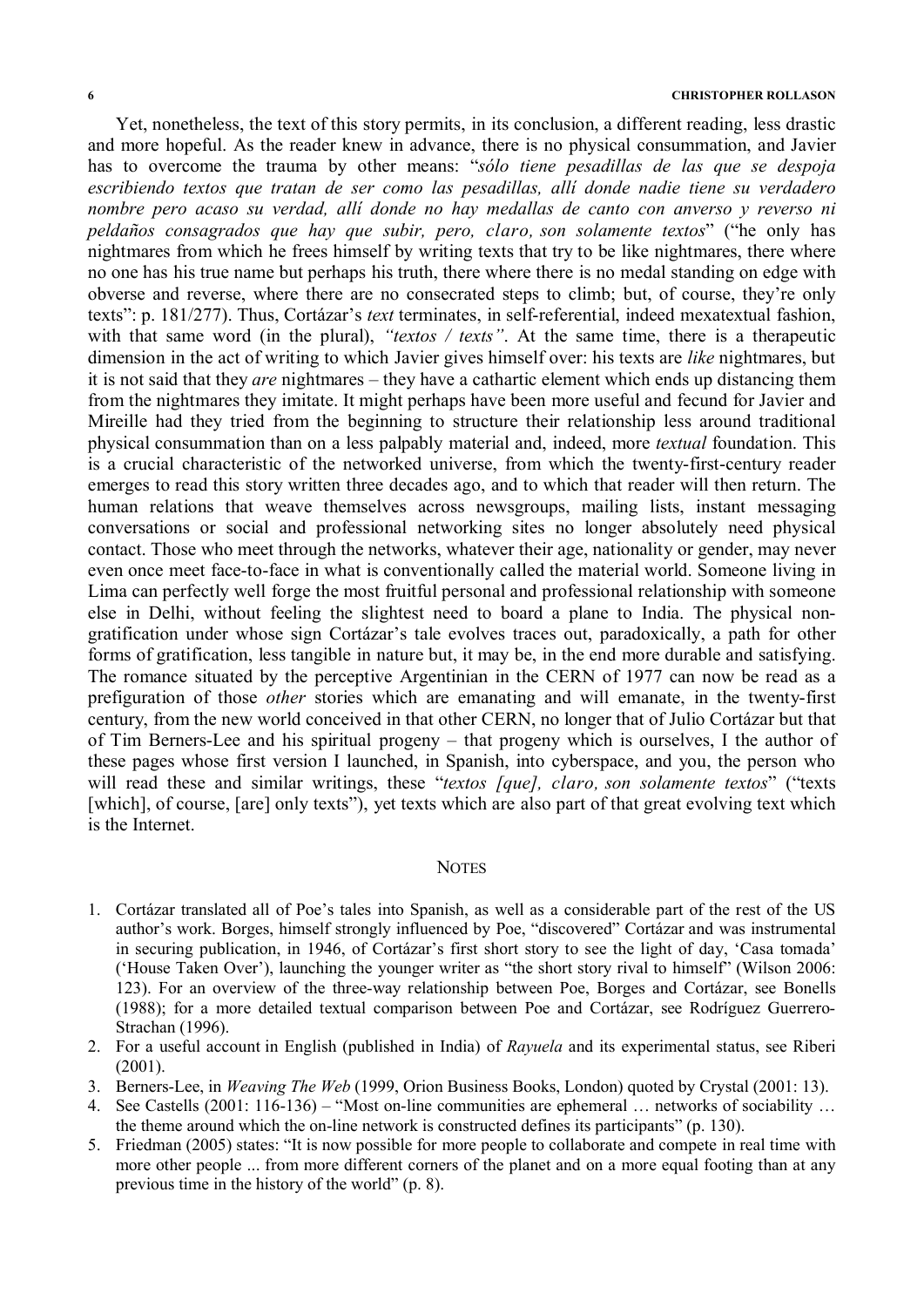#### **THE FACES OF THE MEDAL 7**

- 6. See Ramonet (1999: 36). For a discussion of 'The Library of Babel' and a critique of Ramonet's position, see Rollason (2004).
- 7. "Our society is gearing itself up to possessing an electronic brain constructed on the model of the brain of Funes 'el memorioso'. The inability to filter out entails the impossibility to discriminate" – Eco (2000: 192).
- 8. Prego, in Cortázar & Prego (1985: 25).
- 9. "*Otro dato más que interesante es que la imagen que sirvió de matriz a Rayuela y que aparece consignada en el log–book o bitácora de la obra, es justamente, la telaraña (web, en inglés)*" ("Another fascinating element is the image which served as a matrix for *Rayuela* and is given its due place in that work's *log-book* – none other than the *web*" – Cuadra 2005: 59).
- 10. Cf. Cortázar 1974, 1980a.
- 11. Cf. Cortázar 1951, 1998a.
- 12. Cf. Cortázar 1980b, 1983.
- 13. For an analysis of 'Queremos tanto a Glenda', in relation to Borges' in many ways similar story 'El Congreso' ('The Congress') and the concept of the virtual community, see Rollason (2008).
- 14. Cf. Cortázar 1966a, 1998b.
- 15. Philip Swanson (2002) comments on this story: "The protagonist seeks, but ultimately fails, to escape from the humdrum world of 1940s Buenos Aires by transporting himself mentally to the mysterious Parisian underworld of the 1860s" (p. 141).
- 16. Cf. Cortázar 1977, 1998c.

# WORKS CITED

- Bonells, J. 1988. Le retournement du réel: La présence de Poe chez Borges y Cortázar. In *Actes du Troisième Colloque International de Science-Fiction de Nice: "Edgar Poe et la raison visionnaire"* (pp. 155-165), Faculté des Lettres et Sciences Humaines, Nice, Apr.
- Borges, J. L. 1940. Tlön, uqbar, orbis tertius. *Ficciones*. Buenos Aires: Sur.
- ——. 1941. La biblioteca de babel. *Ficciones*. Madrid: Alianza.
- ——. 1942. Funes el memorioso. *Ficciones*. Buenos Aires: Sur.
- ——. 1971. El congreso. *El Libro de Arena*. Buenos Aires: Emecé.
- ——. 1970a. "Funes el Memorioso". 1942. In *Ficciones*. Buenos Aires: Sur, 1944; enlarged edn., Buenos Aires: Emecé, 1956. Repr. Madrid: Alianza, 1971, 121-133. Funes the memorious. *Labyrinths*. Trans. Harmondsworth: Penguin. 87-95.
- ——. 1970b. "La Biblioteca de Babel" (1941). In *Ficciones*. Madrid: Alianza, 1971, 89-100; The library of babel. *Labyrinths*. Trans. Harmondsworth: Penguin. 78-86.
	- ——. 1970c. "Tlön, Uqbar, Orbis Tertius". 1940. In *Ficciones*. Buenos Aires: Sur, 1944; enlarged edn., Buenos Aires: Emecé, 1956. Repr. Madrid: Alianza, 1971, 13-36. Tlön, uqbar, orbis tertius. *Labyrinths*. Trans. Harmondsworth: Penguin. 27-43.
	- ——. 1977. "El Congreso". 1971. In *El Libro de Arena*, Buenos Aires: Emecé, 1975. Madrid: Alianza, 1997, 27-54. English translation, The congress. *The Book of Sand*. Trans. Norman Thomas di Giovanni. Harmondsworth: Penguin. 1979, 15-34.
- Carpentier, A. 1953. *Los pasos perdidos*. Barcelona: Alianza.
- ——. 1968. *The Lost Steps*. Trans. Harriet de Onis. Harmondsworth: Penguin. (Original work published 1953).
- Castells, M. 2001. *The Internet Galaxy: Reflections on the Internet, Business and Society.* Oxford: Oxford University Press.
- Cebrián, J. L. 2000. *La red.* 2<sup>nd</sup> ed. Barcelona: Suma de Letras. (Original work published 1998)
- Cohen, N. 2008. Borges and the foreseeable future. *New York Times*. 6 Jan. Available online: <www.nytimes.com/2008/01/06/books/06cohenintro. html?\_r=1&ref=books&oref=slogin.>
- Cortázar, J. and Prego, O. 1985. *La fascinación de las palabras: Conversaciones con Julio Cortázar*. Barcelona: Muchnik.
- ——. 1951. Casa tomada. *Bestiario*. Buenos Aires: Sudamericana. (Original work published 1946)
- ——. 1956. Las ménades. *Final de juego*. Mexico City: Los Presentes.
- ——. 1966a. El otro cielo. *Todos los fuegos el fuego*. Buenos Aires: Sudamericana.
- ——. 1966b. *Hopscotch*. Trans. New York: Pantheon Books. (Original work published 1963)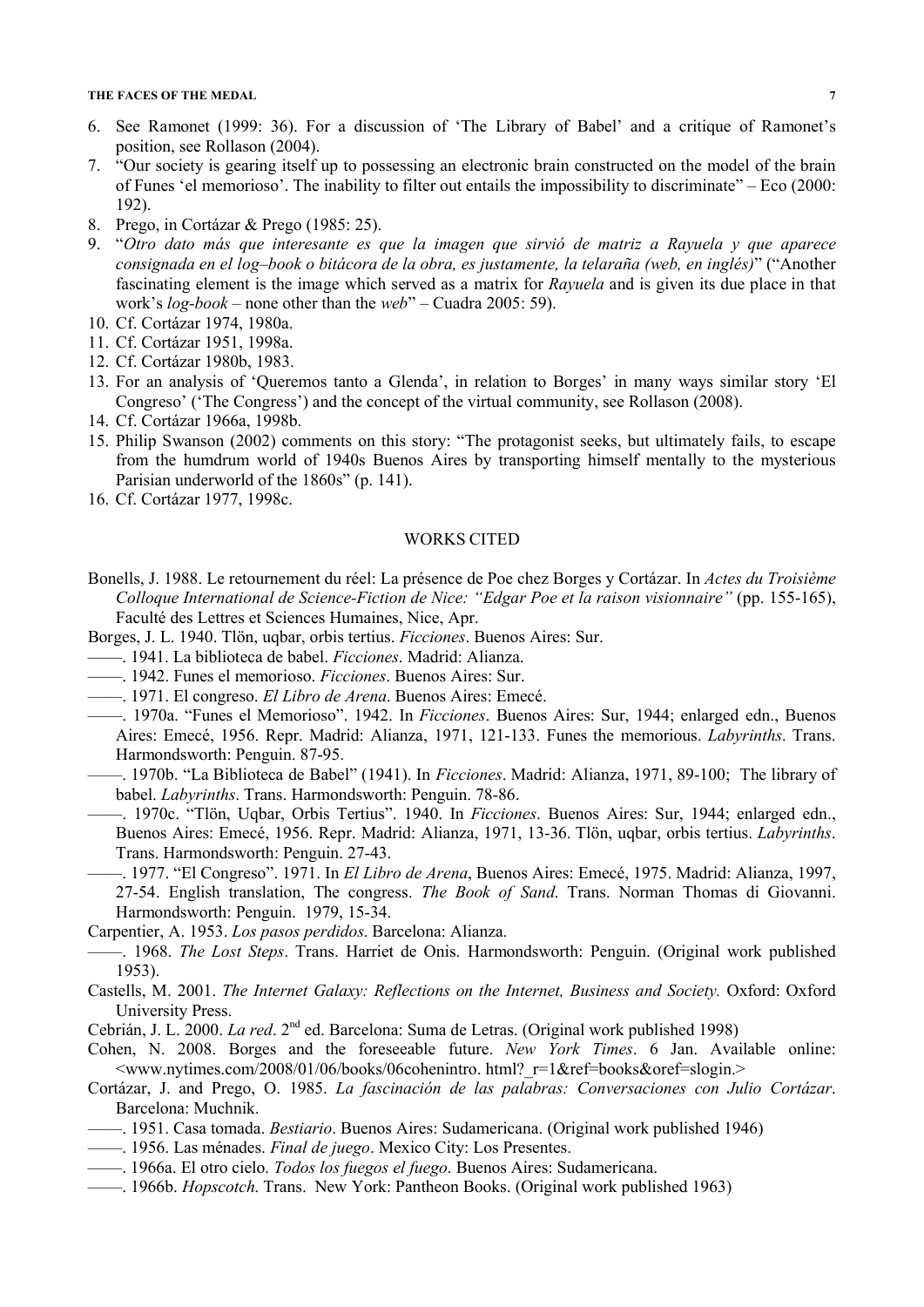- ——. 1974. Manuscrito hallado en un bolsillo. *Octaedro*. Buenos Aires: Sudamericana.
- ——. 1977. Las caras de la medalla. *Alguien anda por ahí*. Madrid: Alfaguara.
- ——. 1980a. "Manuscrito hallado en un bolsillo". Originally published in *Octaedro*. Buenos Aires: Sudamericana, 1974. Repr. in *Los relatos* 1. Madrid: Alianza, 1985, 75-86). Manuscript found in a pocket. *A Change of Light and Other Stories*. Trans. Gregory Rabassa. London: The Harvill Press. (Original work published 1974).
- ——. 1980b. Queremos tanto a Glenda. *Queremos tanto a Glenda*. Mexico City: Nueva Imagen.
- ——. 1980c. *Rayuela*. Barcelona: Bruguera (Original work published 1963).
- ——. 1983. "Queremos tanto a Glenda". Originally published in *Queremos tanto a Glenda*. Mexico City: Nueva Imagen, 1980. Repr. in *Los relatos* 1. Madrid: Alianza, 1985, 299-306. We love Glenda so much. In *We Love Glenda So Much and Other Tales*. Trans. Gregory Rabassa. London: The Harvill Press. 1983. (Original work published 1980)
- ——. 1998a. "Casa tomada". Originally published in Los Anales de Buenos Aires, 1946. Repr. In *Bestiario*. Buenos Aires: Sudamericana, 1951. Repr. in *Los relatos 3*. Madrid: Alianza, 1985, 7-12. House taken over. *Bestiary: Selected Stories*. Trans. Paul Blackburn. tr. various, intr. Alberto Manguel, London: The Harvill Press, 1998. 3-7. (Original work published 1946).
- ——. 1998b. "El otro cielo". Originally published in *Todos los fuegos el fuego*. Buenos Aires: Sudamericana, 1966. Repr. in *Los relatos* 3. Madrid: Alianza, 1985, 13-34. The other heaven. *Bestiary: Selected Stories*. Trans. Suzanne Jill Levine. tr. various, intr. Alberto Manguel, London: The Harvill Press, 1998. 218-233. (Original work published 1966).
- ——. 1998c. "Las caras de la medalla". Originally published in *Alguien anda por ahí*. Madrid: Alfaguara, 1977. Repr. in *Los relatos* 3. Madrid: Alianza, 1985, 168-181. The faces of the medal. *Bestiary: Selected Stories*. Trans. Gregory Rabassa. tr. various, intr. Alberto Manguel, London: The Harvill Press. 1998, 267-277. (Original work published 1977).
- ——. 1998d. "Las ménades". Originally published in *Final de juego*. Mexico City: Los Presentes, 1956. Enlarged edn. Buenos Aires: Sudamericana, 1964. Repr. in *Los relatos* 1. Madrid: Alianza, 1985, 186- 199. The maenades. 1983. In *Bestiary: Selected Stories*. Trans. Alberto Manguel. tr. various, intr. Alberto Manguel, London: The Harvill Press. 1998, 125-134. (Original work published 1956).
- Crystal, D. 2001. *Language and the Internet*. Cambridge: Cambridge University Press.
- Cuadra, Á. 2005. Hipertextualidad y literatura: *Rayuela*. In *Paisajes virtuales: Imágenes y simulacros del hombre imaginario.* (e-book). Madrid: Organización de Estados Iberoamericanos, 57-63; Available online: <www.campus-oei.org/publicaciones/gratuitas.htm>.
- Eco, U. 2000. Signs of the times. In Umberto Eco et al. (Eds.), *Conversations About the End of Time* (pp. 171-216)*.* Harmondsworth: Penguin.
- Fernández, F. 1999. Borges binario. *El Nacional*. (Caracas), 29 Aug. Available online: <www.analitica.com/bitblioteca/froilan/borges.asp>.
- Friedman, T. 2005. *The World is Flat: A Brief History of the Globalized World in the 21st Century*. London: Allen Lane.
- O'Dwyer, D. 2002. Searching for cyberspace: Joyce, Borges, and Pynchon. Available online: <www.themodernword.com/borges/odwyer.html>.
- Perrone-Moisés, L. 2007. Profeta da web, refém do presente. O Estado de São Paulo. Section: *Estadão de Hoje - Caderno 2*. 25 Nov. Available online: <www.estadao.com.br/estadaodehoje/20071125/not\_imp85139,0.php>.
- Ramonet, I. 1999. Interview with "R. Fl.": Sur l'Internet, 'une rumeur et une info se valent'. *Libération*, 16 Apr, 36.
- Riberi, M. A. 2001. Critique of the theory of reading and language in Cortázar's *Rayuela*. *Hispanic Horizon*, 20, 30-42.
- Rodríguez Guerrero-Strachan, S. 1996. 'Manuscrito hallado en un bolsillo': Reescritura cortazariana del clásico de Edgar Allan Poe. In proceedings of the *XIXth International Conference of AEDEAN* [Spanish Association of Anglo-American Studies] (pp. 493-497), Universidade de Vigo, Vigo.
- Rollason, C. 2004. Borges' 'library of babel' and the internet. *IJOWLAC Indian Journal of World Literature and Culture*, 1/1, 117-120. Available online: <www.themodernword.com/borges/borges\_papers\_rollason2.html>. (Original work published 1999)
	- ——. 2008. 'Territorio fuera de toda brújula': Borges, Cortázar y el ciberespacio. Paper presented at the I Congreso de Literatura Fantástica y de Ciencia Ficción, Universidad Carlos III de Madrid, 6-9 May.